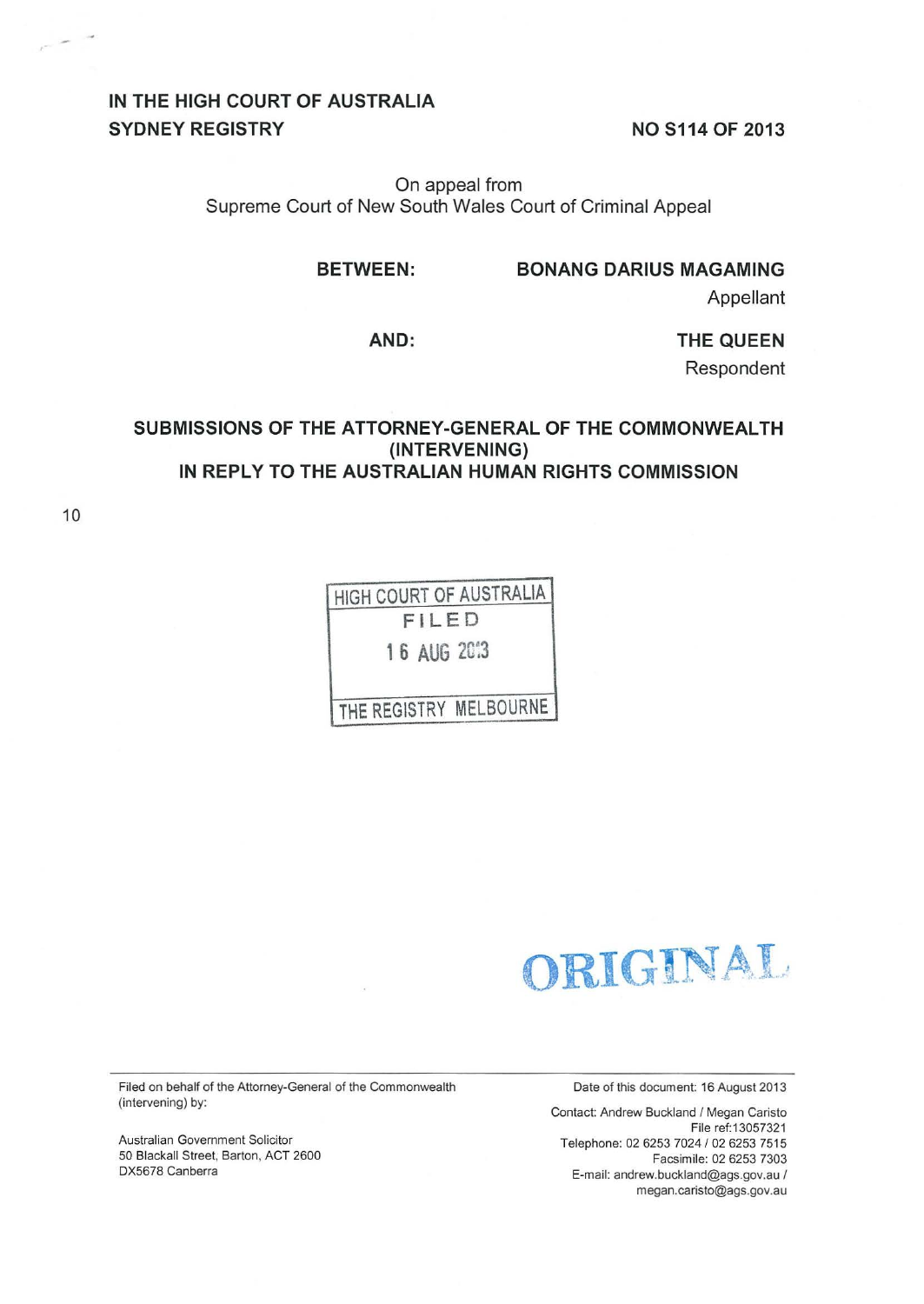# **A. INTRODUCTION**

- 1. This submission is in a form suitable for publication on the Internet. This submission is made pursuant to leave granted on 16 July 2013, and replies to the submissions of the Australian Human Rights Commission **(AHRC).**
- 2. The Attorney-General does not oppose the AHRC's application for leave to be heard as amicus curiae, but contends that the application should be dealt with on the basis that the AHRC is seeking to be heard in support of the Appellant.' The AHRC's submissions in the Court below were in support of the Appellant's constitutional arguments.' The AHRC's proposed submissions in this Court are 10 almost identical in substance to the submissions it put below, and at key points make arguments directed against the validity of s 236B of the Migration Act 1958 (Cth) **(Migration Act).>**

## **B. RESPONSE TO AHRC ARGUMENTS**

- 3. Before turning to more specific responses to the AHRC submissions, some initial notes of caution are necessary. First, the AHRC submissions roll together, somewhat indiscriminately, international law binding on Australia,<sup>4</sup> international law not binding on Australia,<sup>5</sup> and foreign law (which may<sup>6</sup> or may not<sup>7</sup> have international roots). Further, they gloss over the discrete constitutional and legal frameworks within which various pronouncements of legal principle have been 20 made.
	- 4. Second, to the extent that various international and foreign legal sources are relied on to derive a single "test" of "gross disproportionality" by which a court is able to review and override a legislature's determination as to the sentencing options for a particular offence, that term represents a conclusion rather than an identified process of reasoning; and once it is unpacked, it does not have any singular meaning across all jurisdictions.
- 5. Accordingly, to be of any assistance, one would have to look at the discrete bodies of law separately and in their own contexts, while recognising the possibilities of cross-fertilisation between them. This will be the way this reply 30 proceeds, with a view to the conclusion that the AHRC's excursions into international and foreign law do not strengthen the case for a Ch Ill implication beyond that advanced in the Appellant's submissions.

### **International law binding on Australia: ICCPR**

6. In part, the AHRC makes submissions as to the *content* of international law. Specifically, the AHRC contends that a "sentencing exercise that prevents a

 $\mathbf{1}$ 

<sup>1</sup> Cf AHRC submissions, [5] and [9] which contend that the AHRC does not seek to be heard in support of any particular party, and that it appeared in the Court below as amicus curiae.  $\overline{2}$ 

See Karim v R [2013] NSWCCA 23 at [34]-[39] (Allsop P) (Appeal Book at 45-47).

<sup>3</sup>  4 AHRC submissions, [32] (last sentence), [37], [55] (second sentence) and [56]. The Attorney-General contends that the precise constitutional proposition that is being put by the AHRC is, however, unclear. See eg the International Covenant on Civil and Political Rights (ICCPR) opened for signature

<sup>16</sup> December 1966, [1980] ATS 23 (entered into force generally (except Article 41)) on 23 March 1976; entered into force for Australia (except Article 41) on 13 November 1980.

<sup>5</sup>  See eg the Convention for the Protection of Human Rights and Fundamental Freedoms commonly referred to as the European Convention on Human Rights (ECHR), opened for signature by the member States of the Council of Europe on 4 November 1950, entered into force on 3 September 1953.

<sup>6</sup>  See eg the Human Rights Act 1998 (UK).

<sup>7</sup>  See eg the Bill of Rights to the US Constitution, the Canadian Charter of Rights and Freedoms and the South African Constitution.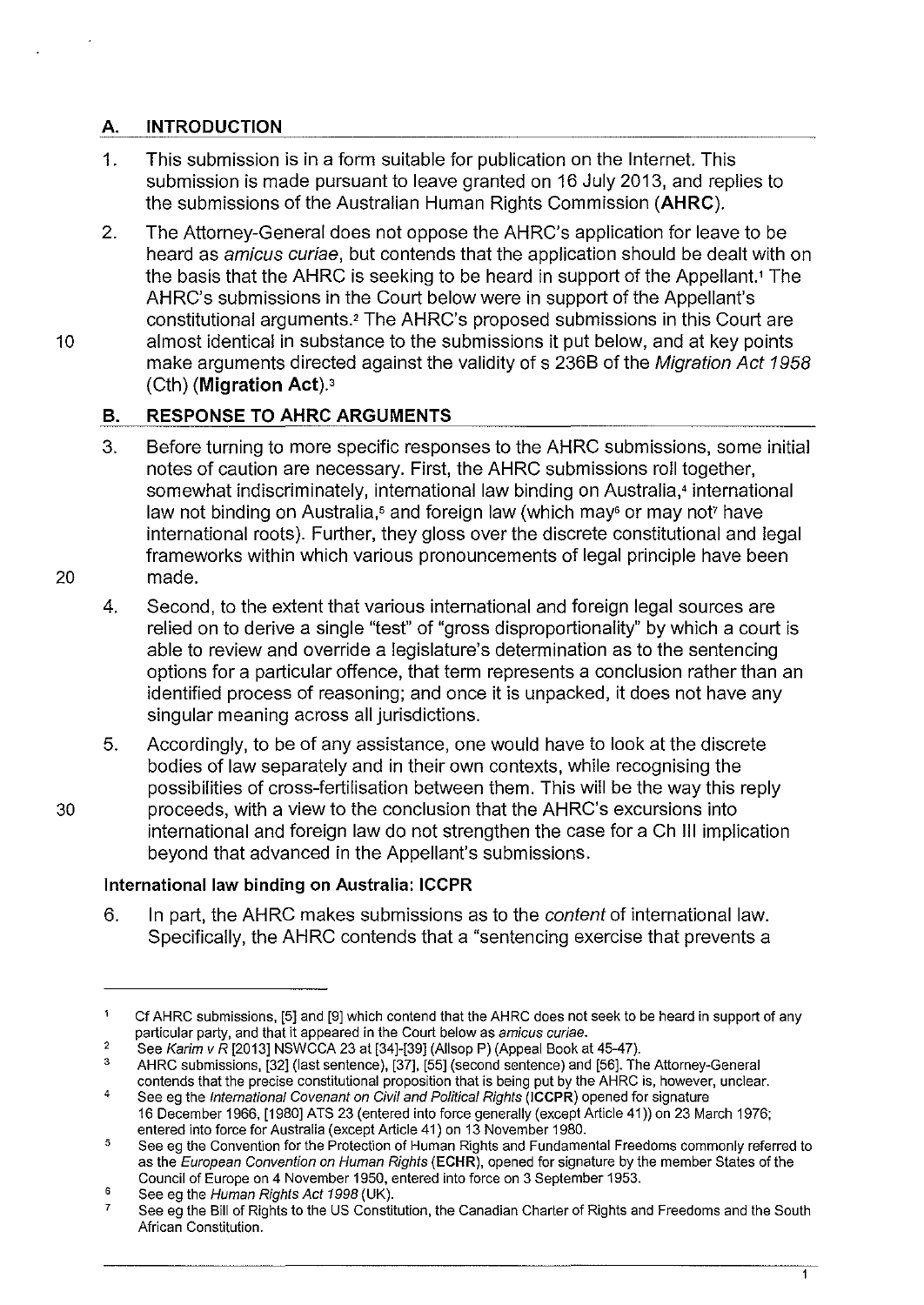court from giving proper effect to individual circumstances" violates Art 7 (cruel, inhuman or degrading treatment or punishment), Art 9(1) (arbitrary detention) and Art 14(1) (fair trial) of the ICCPR.• However:

- 6.1. No case is identified holding that a mandatory minimum sentence is contrary to Art 7. The better view is that it is not per se contrary to Art 7 (although it may be subject to greater scrutiny by treaty bodies).<sup>9</sup>
- 6.2. No case is identified holding that a mandatory minimum sentence is contrary to Art  $9(1)$ .<sup>10</sup> Equally, no case is identified holding that a mandatory minimum sentence is contrary to Art 14(1 ). It is unknown 10 whether international jurisprudence will develop as the AHRC contends.
	- 7. In addition, the AHRC makes submissions as to the *relevance* of international law to the Australian common law, and through the common law, the interpretation of the Australian Constitution. Specifically, the AHRC contends that Arts 7, 9(1) and 14(1) of the ICCPR enshrine rights that "form part of the common law" and are entrenched against legislative impairment to the extent that they "speak to" the "guarantee of liberty", the "independence of Ch Ill courts", or the "rule of law" .11 However:
- 7 .1. Arts 7, 9(1) and 14(1) are not incorporated as such into the domestic law of Australia. As accepted by the AHRC, there is no principle that the 20 Australian Constitution must conform to international law.<sup>12</sup> Any common law rights, including common law rights as developed in accordance with international law, are subject to contrary legislation. <sup>13</sup>
	- 7.2. The common law may be relevant to determining the content of judicial power primarily by shedding light on the historical practice of courts.<sup>14</sup> However, contrary to the AHRC's submissions, the common law does not determine the content of judicial power.<sup>15</sup> And, by definition, current international law does not inform the historical practice of courts.
	- 7.3. Chapter Ill entrenches only a certain structure, and is not a general guarantee of a right of liberty.<sup>16</sup> As explained in the Attorney-General's

<sup>8</sup>  See eg AHRC submissions, [56].

<sup>9</sup>  See eg Human Rights Committee, Thompson v St Vincent and The Grenadines (806/1998) 17 February 1998, [8] (Mr David Kretzmer, Mr Abdelfattah Amor, Mr Maxwell Yalden and Mr Abdallah Zakhia, dissenting in the result). The majority did not need to deal with Art 7: at [8.3].

<sup>10</sup>  The test of "arbitrary" detention in international law is whether, in all the circumstances, the detention of an individual is appropriate and justifiable and reasonable, necessary and proportionate to the end sought: see eg Human Rights Committee, A v Australia (56011993) 17 April 1997, [9.2]. This meaning of "arbitrary" goes well beyond any limits recognised in Ch III jurisprudence: see Re Nolan; ex parte Young (1991) 172 CLR 460 at 497 (Gaudron J); cf AHRC submissions, [46]. It is akin to the American concept of "substantive due process", which has been rejected in Australia: see eg Kruger v The Commonwealth (1997) 190 CLR 1 at 68 (Dawson J).

<sup>11</sup>  See AHRC submissions, [56].

<sup>12</sup>  AHRC submissions, [18]. See eg AMS v AIF (1999) 199 CLR 160 at 180 [50] (Gleeson CJ, McHugh and Gummow JJ); Polites v The Commonwealth (1945) 70 CLR 60 at 69 (Latham CJ), 74-75 (Rich J), 77 (Dixon J), 79 (McTiernan J), 80-81 (Williams J).

<sup>13</sup>  Re Kavanagh's Application (2003) 78 ALJR 305 at 308 [13] (Kirby J); see also Dietrich v The Queen (1992) 177 CLR 292 at 305-306 (Mason CJ and McHugh J).

<sup>14</sup>  Historical practice is relevant both to whether a power is judicial, and also in determining the essential attributes of the judicial process: Commonwealth principal submissions, fn 86.

<sup>15</sup>  Contra AHRC submissions, [26]. See TCL Air Conditioner (Zhongshan) Co Ltd v The Judges of the Federal Court of Australia (2013) 87 ALJR 410 at 421 [35] (French CJ and Gageler J): very few common law rules are "fundamental"; Nicholas v The Queen (1998) 193 CLR 173 at 232 [143] (Gummow J).

<sup>16</sup>  Commonwealth principal submissions, fn 68; see also Lange v Australian Broadcasting Corporation (1997) 189 CLR 520 at 567 (the Court). Chapter III only protects liberty indirectly, by preserving the independence of judges and the separation of judicial functions: Wilson v Minister for Aboriginal and Torres Strait Islander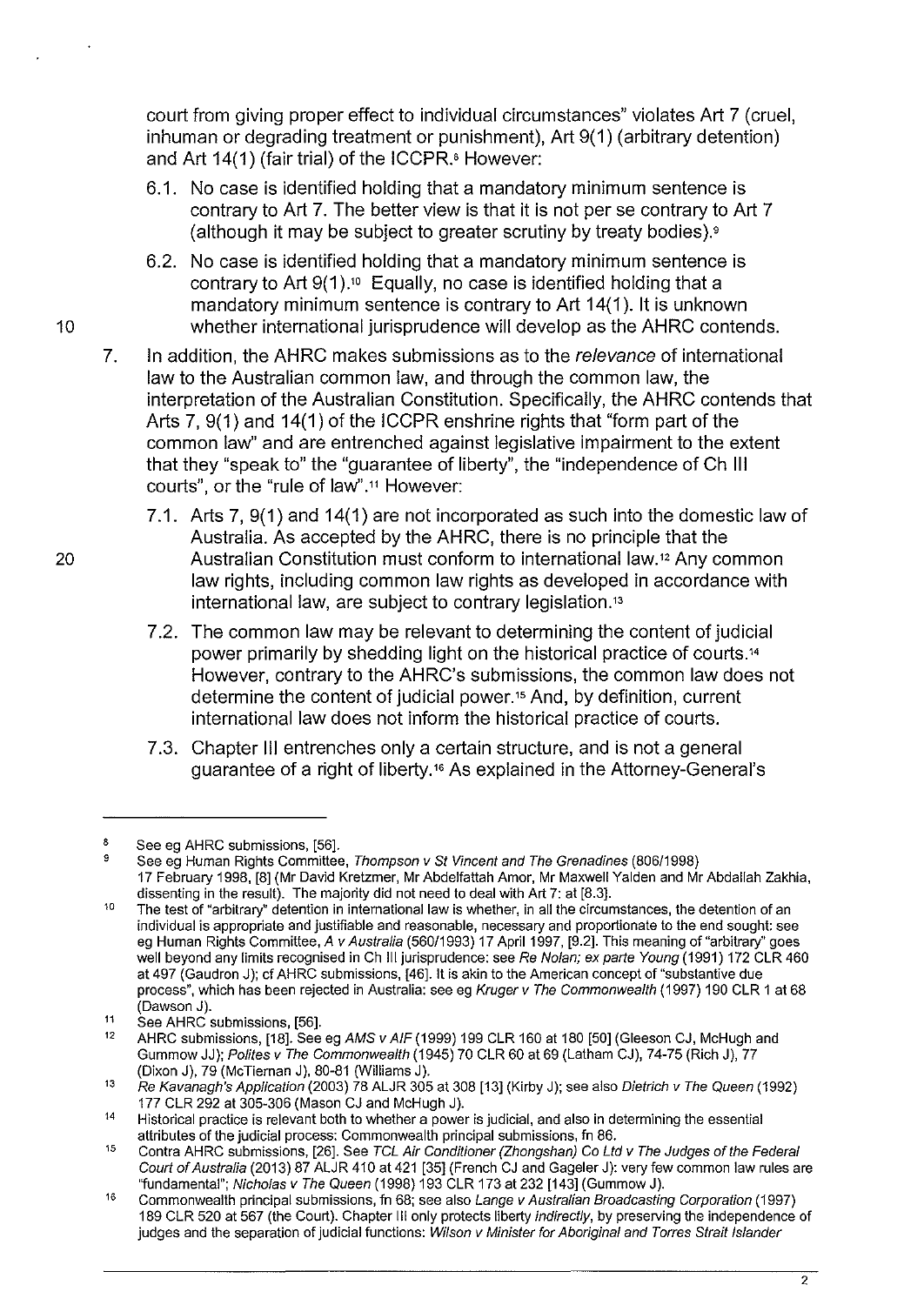principal submissions, mandatory minimum sentences do not interfere with judicial process or undermine judicial independence." Nor can values underlying the "rule of law'' be given immediate normative operation. <sup>18</sup>

### **International law not binding on Australia: ECHR**

- 8. Australia is not a party to the ECHR. However, as Arts 3 and 6 of the ECHR are analogous to (although narrower than) Arts 7 and 14(1) of the ICCPR, the Attorney-General offers the following specific responses to the AHRC's submissions in relation to the ECHR.<sup>19</sup>
- 9. Article 6 confers a right to have any criminal charge against a person determined 10 by an "independent and impartial tribunal". However, contrary to the AHRC's submissions, there are no cases suggesting that this right imposes any limits on mandatory sentences.<sup>20</sup> In R (Anderson) v Secretary of State for the Home Department,<sup>21</sup> the vice of the English law under consideration was that the executive was given a sentencing function. The "tariff" set by the Home Secretary for an individual offender was, in substance, the non-parole period for that offender. By contrast, s 2368 of the Migration Act prescribes a mandatory minimum sentence and non-parole period, but the courts still determine what sentence to impose on a particular individual (within the statutory range). Parliament has not usurped the sentencing function.
- 20 10. Article 3 prohibits torture or inhuman or degrading treatment or punishment. A sentence that is "grossly disproportionate" may amount to inhuman or degrading treatment or punishment under Art 3.<sup>22</sup> The cases do not explain "gross" disproportionality" in any great detail, other than to say it will only be on "rare and unique" occasions that it will be met.<sup>23</sup> Moreover, mandatory sentences do not amount per se to inhuman or degrading treatment or punishment.<sup>24</sup> Article 3 may also be breached in cases where a mandatory life sentence can no longer be justified on legitimate penological grounds and is irreducible de jure and de facto.<sup>25</sup> However, that test applies to mandatory life sentences without the possibility of parole and other "very long sentences",<sup>26</sup> not mandatory *minimum* 30 sentences.

### **Foreign law**

11. Whatever the relevance of international law to the development of the Australian common law (and, through the common law, the interpretation of the Australian Constitution), the relevance of foreign constitutional provisions, and cases

Affairs (1996) 189 CLR 1 at 12 (Brennan CJ, Dawson, Toohey, McHugh, Gummow JJ); contra AHRC submissions, [17].

<sup>17</sup>  Commonwealth principal submissions, [43]-[63].

<sup>18</sup>  Re Minister for Immigration; Ex parte Lam (2003) 214 CLR 1 at 23 [72] (McHugh and Gummow JJ).

<sup>19</sup>  See [7] above on the relevance of international law more generally.

<sup>20</sup>  Significantly, no authority is cited for the assertions in the AHRC submissions, [52].

<sup>21</sup>  [2003]1 AC 837. The single penalty for murder was life imprisonment. The Horne Secretary set a "tariff' for an individual offender to meet the requirements of retribution and deterrence. The offender could only apply for parole after that tariff had expired. Setting the tariff was held to be a sentencing function: at 881 [25]-[26] (Lord Bingham of Cornhill); 893 [56] (Lord Steyn); 896 [67], 900 [78] (Lord Hutton). The Home Secretary was not an "independent and impartial tribunal".

<sup>22</sup>  Ahmad v United Kingdom [2012] ECHR 609 (Ahmad) at [236]-[237]; Vinter v United Kingdom [2013] ECHR 645 (Vinter).

<sup>23</sup>  Ahmad at [237]-[238]; Vinter at [102]. The Court canvasses the approach to disproportionality in other countries: Ahmad at [134]-[156]; Harkins v United Kingdom [2012] ECHR 45 at [59]-[81].

<sup>24</sup>  Vinter v United Kingdom [2012] ECHR 61 at [93]; see also Ahmad at [137]-[156].

<sup>25</sup>  Ahmad at [243]; AHRC submissions, [43] and [44]. See also Vinter at [107]-[11 0], [120].

<sup>26</sup>  Ahmad at [235]; Vinter at [108]-[112].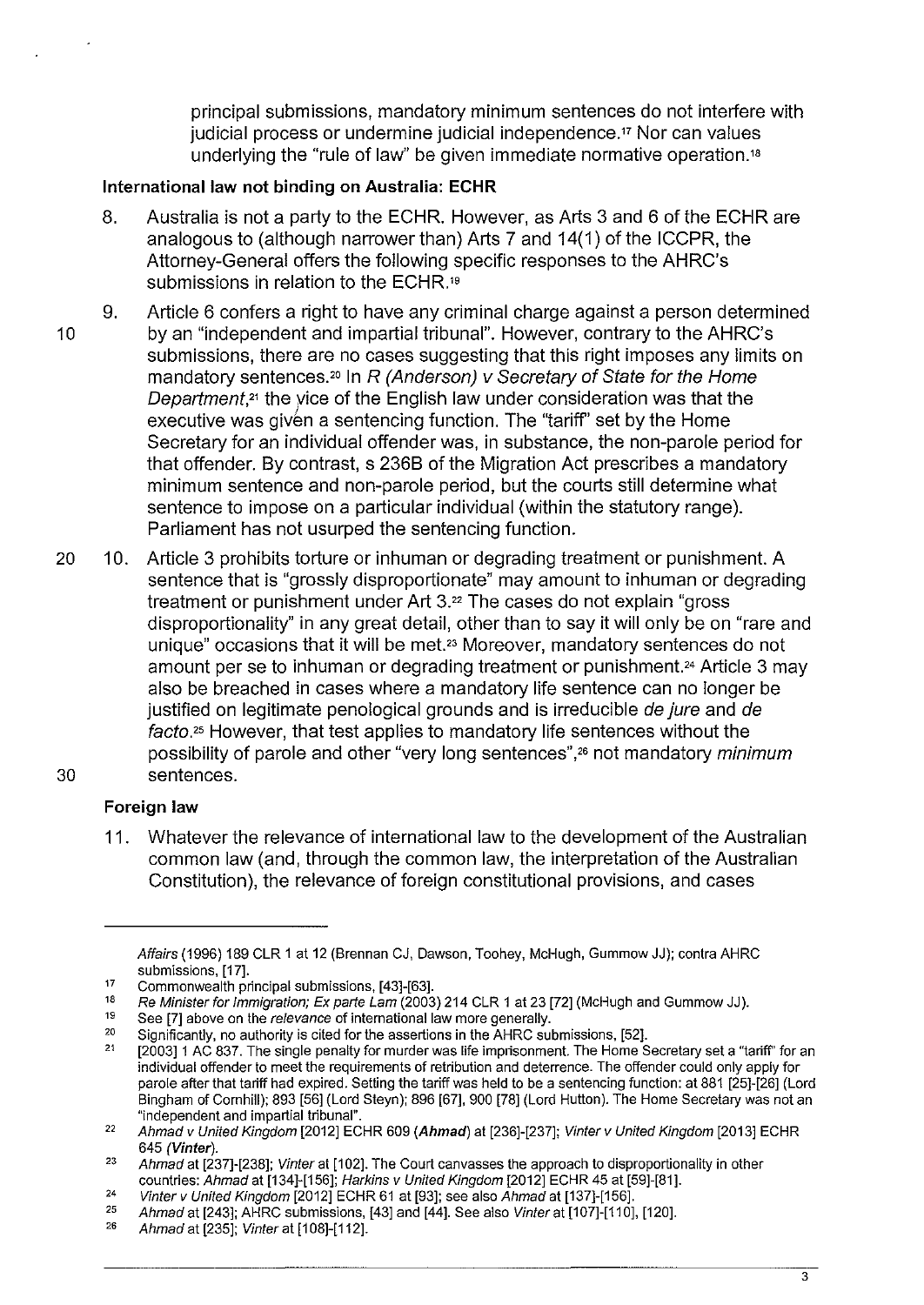interpreting those provisions, is even more tangential. The assistance (if any) depends on the extent of similarity between the underlying contexts.<sup>27</sup>

#### United States

- 12. First, United States courts have not accepted that the separation of powers limits Congress' power to prescribe mandatory minimum sentences."
- 13. Second, to the extent that Congress' power to prescribe mandatory minimum sentences is limited, that limitation is sourced in the express prohibition on "cruel and unusual punishments" in the 8<sup>th</sup> Amendment to the US Constitution (a provision which has no analogue in the Australian Constitution<sup>29</sup>).
- 10 14. Third, even under the  $8<sup>th</sup>$  Amendment, a mandatory minimum sentence is not necessarily "cruel and unusual" (unless it mandates death, or life without parole for a juvenile offender who did not commit homicide).<sup>30</sup> Whether or not it is so depends upon the application of what is described as a "narrow" proportionality test, where a court may intervene only in cases of "gross disproportionality".<sup>31</sup>
- 15. Fourth, the gross disproportionality test is said to be guided by "objective criteria", such as: (i) the gravity of the offence and the harshness of the penalty; (ii) the sentences imposed on other criminals in the same jurisdiction; and (iii) the sentences imposed for commission of the same crime in other jurisdictions.<sup>32</sup> While some United States courts have had regard to foreign decisions in 20 determining the "evolving standards of decency", this remains controversial.<sup>33</sup>
	- 16. Fifth, the gross disproportionality test has been subject to judicial criticism. For example, Scalia J has stated that the narrow proportionality test is "an invitation to imposition of subjective values",<sup>34</sup> because there are no textual or historical standards for comparing the seriousness of offences, and proportionality only considers one object of punishment (retribution) and not deterrence or rehabilitation.<sup>35</sup> These criticisms further confirm that a test of gross disproportionality cannot be derived from the separation of judicial power.

### Canada and South Africa

17. In Canada and South Africa, the constitutional limit on mandatory minimum 30 sentences does not derive from the separation of powers, but rather from an

<sup>27</sup>  See Roach v Electoral Commissioner (2007) 233 CLR 162 at 221 [165]-[166] (Hayne J, dissenting in the result); see also 204 [101] (Gummow, Kirby and Grennan JJ). See further Adrienne Stone, '"Comparativism in Constitutional Interpretation'" [2009] New Zealand Law Review 45 at 59-60, 62-63.

<sup>28</sup>  See eg *Chapman v United States* 500 US 453 (**Chapman**) at 467 (1991) (Rehnquist CJ); *Harmelin v* Michigan 501 US 957 (Harmelin) at 994-995 (1991) (Scalia J with Rehnquist CJ agreeing).

<sup>29</sup>  See generally Adelaide Company of Jehovah's Witnesses v The Commonwealth (1943) 67 CLR 116 at 137 (Latham CJ). But see Sil/ery v The Queen (1981) 180 CLR 353 at 361-362 (Murphy J).

<sup>30</sup>  Harmelin at 994-995 (Scalia J with Rehnquist CJ agreeing); Chapman at 467 (Rehnquist CJ with White, Blackmun, O'Connor, Scalia, Kennedy, and Souter, JJ agreeing); Graham v Florida 130 S Ct 2011 (2010) (discussing juveniles).

<sup>31</sup>  See eg Harmelin at 997-998, 1001 (1991) (Kennedy J with O'Connor and Souter JJ agreeing); Ewing v California 538 US 11 (Ewing) at 20 (2003) (O'Connor J with Rehnquist CJ and Kennedy J agreeing).

<sup>32</sup>  Solem v Helm 463 US 277 at 290-291 (1983) (Powell J with Brennan, Marshall, Blackmun, Stevens JJ agreeing); see also Harmelin at 986-987 (Scalia J with Rehnquist CJ agreeing), 1000 (Kennedy J with O'Connor and Souter JJ agreeing).

<sup>33</sup>  See eg Roper v Simmons 543 US 551 at 608 (Scalia J, dissenting) (2005). Cf AHRC submissions, [29]-[30].

<sup>34</sup>  Harmelin at 986. See also Cheng v The Queen (2000) 203 CLR 248 at 298 [148] (McHugh J): the indeterminacy of the "cruel and unusual punishments" clause in the 8<sup>th</sup> Amendment has provoked much debate and corresponding uncertainty.

<sup>35</sup>  Harmelin at 988, 989 (1991) (Scalia J with Rehnquist CJ agreeing); see also Ewing at 31 (Scalia J), 32 (Thomas J).